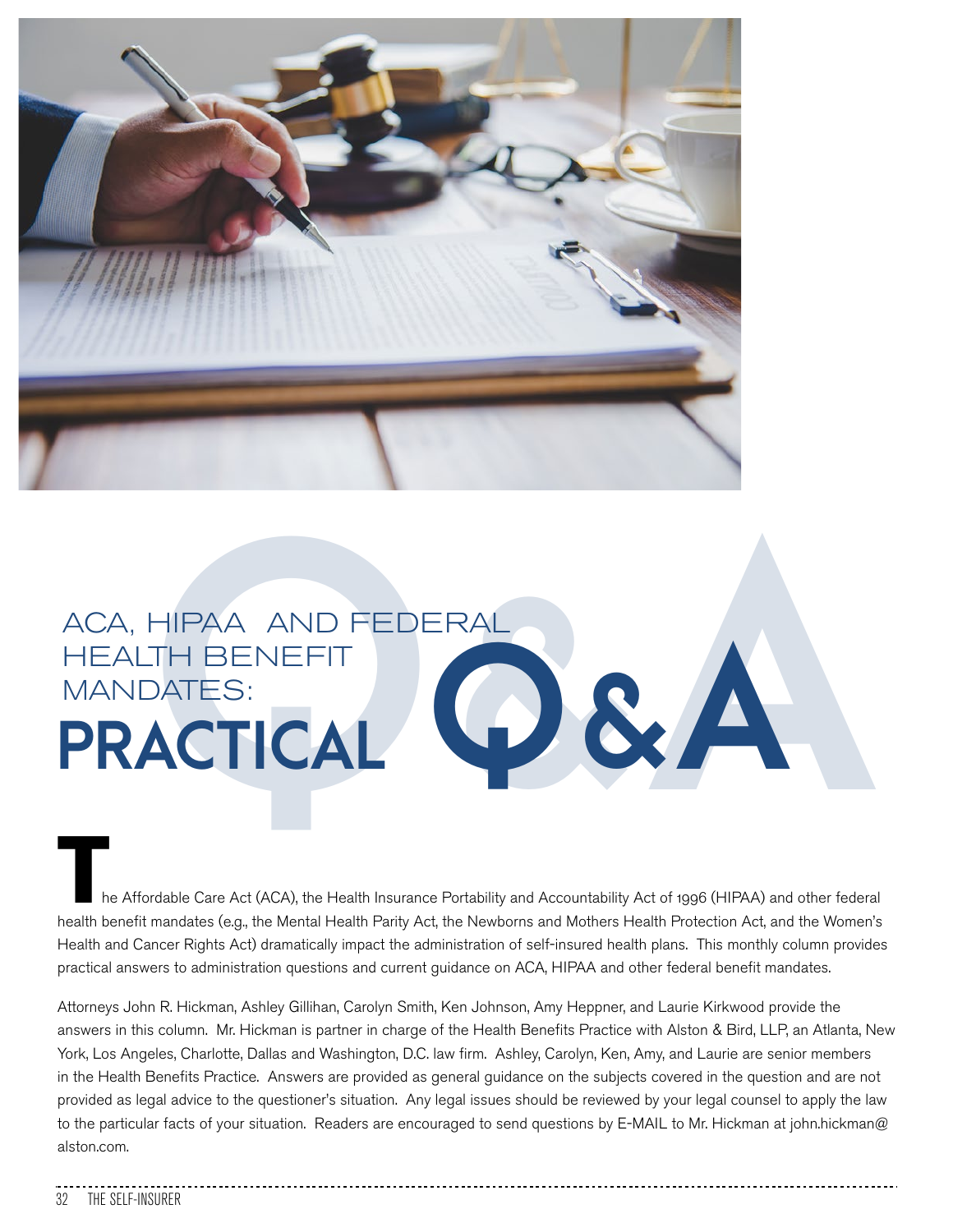## **ERISA IMPLICATIONS FROM DOL ACTIVITY IN BCBS ANTI-TRUST LITIGATION**

#### **BACKGROUND**

As a result of recent action, certain larger self-funded group health plans impacted by the *Blue Cross Blue Shield Antitrust Litigation* have until May 2, 2022, to reevaluate their settlement decision.

Regardless of whether a plan is impacted by this specific decision, the DOL action in this area provides a clear warning (and complicated roadmap) to explore with regard to similar plan settlement activity.

As background, a settlement was reached on October 16, 2020, arising from a class action antitrust lawsuit *In re: Blue Cross Blue Shield Antitrust Litigation MDL 2406*, N.D. Ala. Master File No. 2:13-cv-20000-RDP (the "Settlement").

The class action claimants asserted that the Blue Cross Blue Shield Association and its licensees (collectively "Settling Defendants") engaged in anti-competitive market practices that resulted in inflated premiums for fully insured health plans and stop loss policies, as well as higher ASO fees for self-funded agreements.

The Settling Defendants denied all allegations of wrongdoing and the parties agreed to settle. The Settlement will establish a \$2.67 billion fund and the Settling Defendants will also agree to make changes in the way they do business to increase the opportunities for competition in the market for health insurance. More information is available at https://www.bcbssettlement.com.

After the Settlement, the court approved a proposed plan of distribution on March 12, 2021. The proposed distribution plan contemplates a \$1.9 billion net settlement fund for distribution between the class members. Class members are individuals and companies that purchased or received health insurance provided or administered by BCBS during the following periods:

- Individuals and insured groups: February 7, 2008, through October 16, 2020.
- Self-Funded Accounts: September 1, 2015, through October 16, 2020.

Notice to class members was provided on May 31, 2021, and the deadline to file a claim was November 5, 2021. Most governmental accounts are excluded from the settlement.

#### **WHAT IS NEW?**

Although the deadline for claims filing has passed, the Court in February 2022 opened a new "opt-out" period for *self-funded entity* accounts in order to clarify that an opt-out election from the damages class also takes the account out of the injunctive relief class for "Second Blue Bids."

The "Second Blue Bid" portion of the Settlement was designed to enable large, geographically dispersed, selffunded national employers (5,000 or more employees) to have the opportunity to receive a second bid from a settling individual BCBS plan in addition to the employer's local settling individual BCBS plan.

A Second Blue Bid is unavailable to employers headquartered in areas where there are already two licensed settling individual BCBS plans.

For purposes of the new opt-out period, a "self-funded entity account" is

- an account that purchased or was enrolled in a Blue Cross and/or Blue Shield administrative services plan at any point in time between September 1, 2015 and October 16, 2020; and
- any account, employer, health benefit plan, ERISA plan, non-ERISA plan, or group that purchased, were covered by, participated in, or were enrolled in a "self-funded health benefit plan."

A self-funded entity account does not include sponsors, administrators, fiduciaries, or members of a self-funded account. A "self-funded health benefit plan" is any commercial health benefit

---------------------------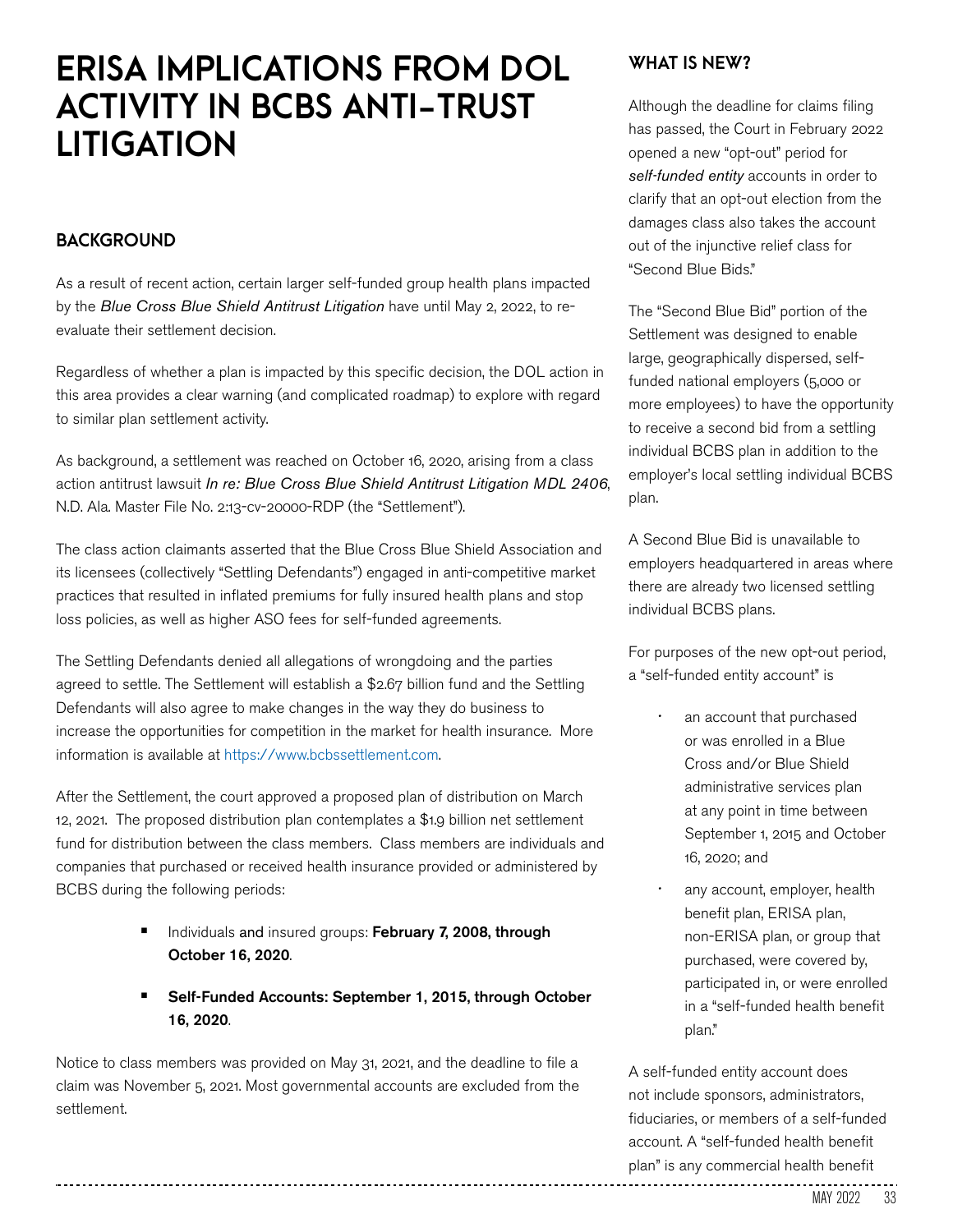product other than commercial health insurance, including administrative services only contracts or accounts, administrative services contracts or accounts, and jointly administered administrative services contracts or accounts.

A self-funded entity account has until May 2, 2022, to take one of the following actions:

- Withdraw a previously filed damage claim and elect to opt out (an opt out will exclude the account from the settlement damages class, and individualized injunctive relief, including the right to request a Second Blue Bid); or
- Withdraw a previous opt out and remain in the damages class; or
- Do not respond and leave the previous election in place. If the account did not file a claim earlier, it will remain part of the settlement class but not be entitled to damages.

A copy of the updated notice is available at https://www.bcbssettlement.com/admin/ services/connectedapps.cms.extensions/1.0.0.0/asset?id=74891eaa-4806-4718-ad9e-078d084313a7&languageId=1033&inline=true

If the account opts out, it will keep its right to sue BCBS and its settling affiliates for monetary damages and individualized injunctive relief related to the claims in this case.

The ability to sue depends on the individual facts and circumstances surrounding the account's claim, e.g. venue, applicable statute of limitations, amount of fees at issue, etc.

Injunctive relief may include the right to pursue in litigation more than one BCBS bid based upon the account's individual facts and circumstances.

### **POTENTIAL ISSUES UNDER ERISA**

Given the structure of settlement relief, there are potential prohibited transaction and fiduciary issues for ERISA covered plans as a portion of the settlement fund may be considered ERISA plan assets. ERISA plan sponsors should take heed that similar issues are likely to arise in connection with future settlements (especially those involving ongoing service providers).

According to the U.S. Department of Labor (DOL) in its Statement of Interest Brief filed with the court on October 19, 2021, a group health plan's cause of action against the Settling Defendants due to paying inflated service fees is itself an ERISA plan asset.

The DOL reasons that the ERISA plan is a legal entity distinct from the employer under 29 U.S.C. § 1132(d) as the plan can sue and be sued and has a separate and independent legal claim against the Settling Defendants.

The DOL also identifies other potential sources of plan assets as the employee portion of prior premiums or contributions paid (despite the independent right of employees to receive a portion of the Settlement proceeds on an individual basis) as well as trust assets if the plan is funded.

Thus, the DOL views the decision of whether to accept the Settlement or optout as an exercise of "authority or control respecting management or disposition of assets" and a fiduciary decision.

As a result of the DOL's brief identifying a potential "cascade of ERISA violations depending on the facts and circumstances of each case," the opportunity for the second opt-out may give eligible plans and their fiduciaries the ability to address the potential fiduciary issues outlined in the DOL's brief.

These fiduciary issues differ depending on whether a Settling Defendant is a current plan service provider. If so, then the Settling Defendant is a party on interest under ERISA § 406(a). Based on the DOL's brief, the acceptance of the Settlement by the Settling Defendant could be a Prohibited transaction in the DOL's view unless an exemption applies.

In its brief, the DOL cites PTE 2003- 39 as a possible exemption for plan fiduciaries. Under PTE 2003-39, a fiduciary acting on behalf of the plan must acknowledge in writing that it is a fiduciary with respect to the settlement of the litigation on behalf of the plan.

Such fiduciary must not have any relationship to or interest in any of the parties involved in the settlement, other than the plan, that might affect the exercise of such person's best judgment as a fiduciary. This provision may require